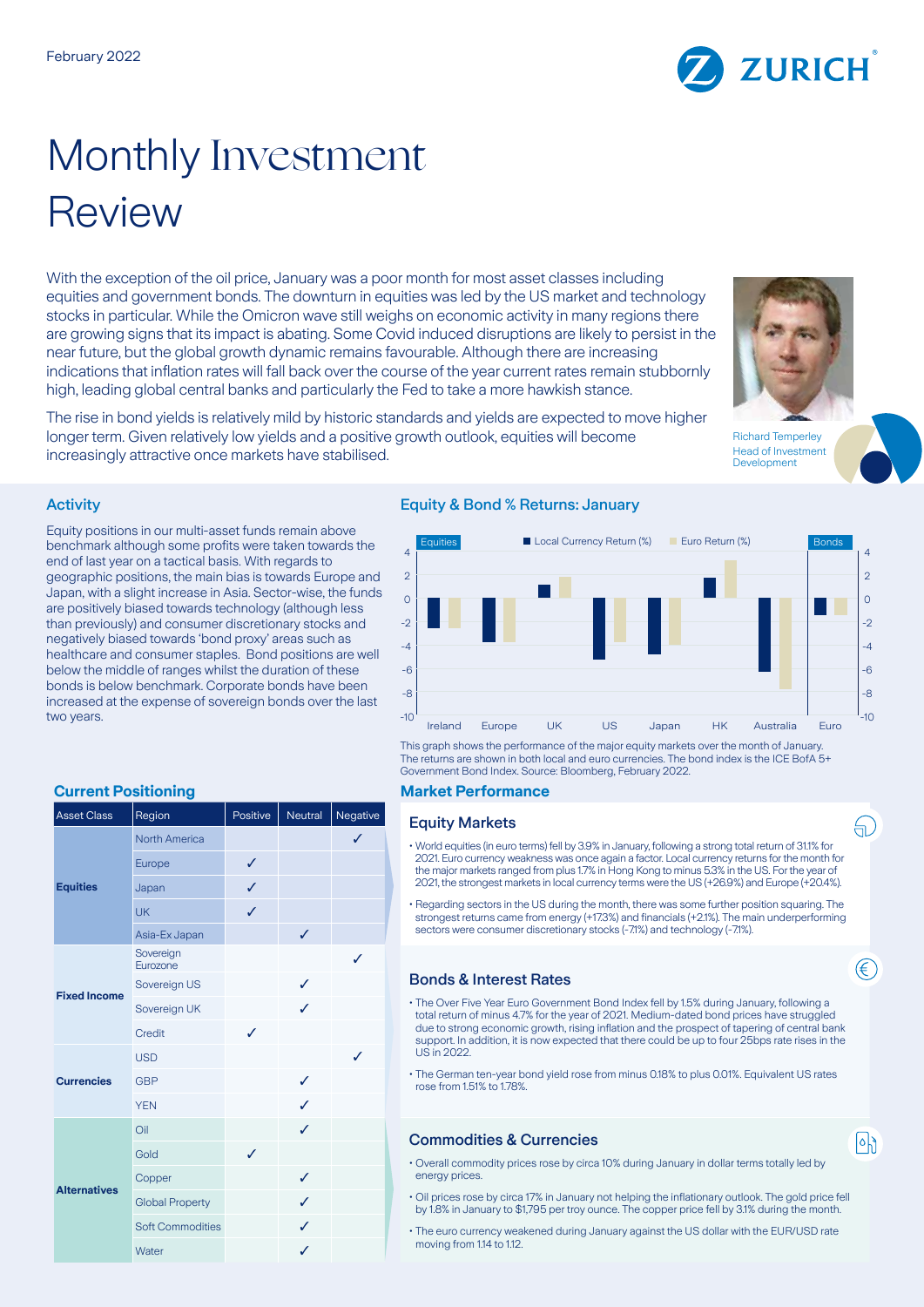| Zurich Life Annualised Performance              |              | Annualised |                    |                         |                          |                            |                            |                             |
|-------------------------------------------------|--------------|------------|--------------------|-------------------------|--------------------------|----------------------------|----------------------------|-----------------------------|
| to 01/02/2022                                   | Year to Date | 1<br>Year  | 3<br>Years         | $\overline{5}$<br>Years | 10 <sup>°</sup><br>Years | 15 <sup>2</sup><br>Years   | 20<br>Years                | <b>Fund Size</b><br>(Euros) |
| <b>Multi-Asset Funds</b>                        |              |            |                    |                         |                          |                            |                            |                             |
| Prisma 2                                        | $-0.9%$      | 2.2%       | 1.8%               | 1.1%                    | <b>Not Started</b>       | <b>Not Started</b>         | <b>Not Started</b>         | 467,949,690                 |
| Prisma <sup>3</sup>                             | $-1.9%$      | 6.3%       | 4.9%               | 3.4%                    | Not Started              | <b>Not Started</b>         | <b>Not Started</b>         | 1,916,697,377               |
| Prisma 4                                        | $-3.2%$      | 14.3%      | 10.6%              | 7.5%                    | <b>Not Started</b>       | <b>Not Started</b>         | <b>Not Started</b>         | 2,680,916,893               |
|                                                 |              |            |                    |                         |                          |                            |                            |                             |
| Prisma <sup>5</sup>                             | $-4.6%$      | 20.1%      | 15.8%              | 10.8%                   | <b>Not Started</b>       | <b>Not Started</b>         | <b>Not Started</b>         | 1,603,009,871               |
| Prisma Max                                      | $-5.7%$      | 20.5%      | 17.2%              | 12.1%                   | <b>Not Started</b>       | <b>Not Started</b>         | <b>Not Started</b>         | 158,621,384                 |
| <b>Active Asset Allocation</b>                  | $-3.0%$      | 16.3%      | 11.7%              | 8.2%                    | 7.9%                     | <b>Not Started</b>         | <b>Not Started</b>         | 847,578,426                 |
| <b>Managed Funds</b>                            |              |            |                    |                         |                          |                            |                            |                             |
| Cautiously Managed                              | $-2.9%$      | 9.4%       | 7.9%               | 5.6%                    | 7.4%                     | <b>Not Started</b>         | <b>Not Started</b>         | 724,410,785                 |
| <b>Sector Average</b>                           | $-1.7%$      | 5.2%       | 3.9%               | 2.8%                    | 3.8%                     | 2.5%                       | 3.2%                       |                             |
| <b>Balanced</b>                                 | $-4.3%$      | 14.6%      | 13.2%              | 9.3%                    | 10.4%                    | 6.5%                       | 6.9%                       | 2,317,983,067               |
| <b>Sector Average</b>                           | $-2.6%$      | 9.8%       | 7.4%               | 5.1%                    | 7.1%                     | 3.5%                       | 4.1%                       |                             |
| Performance                                     | $-5.2%$      | 18.6%      | 15.9%              | 11.3%                   | 11.6%                    | 6.9%                       | 7.5%                       | 1,869,710,625               |
| Dynamic                                         | $-5.6%$      | 19.9%      | 17.0%              | 12.1%                   | 12.3%                    | 7.2%                       | 7.7%                       | 2,203,524,474               |
| <b>FinEx Sector Average</b>                     | $-3.0%$      | 13.4%      | 8.8%               | 6.2%                    | 7.8%                     | 4.0%                       | 4.6%                       |                             |
| <b>Protected Funds</b>                          |              |            |                    |                         |                          |                            |                            |                             |
| Protected 70                                    | $-5.0%$      | 14.0%      | 9.6%               | 6.2%                    | 6.7%                     | <b>Not Started</b>         | <b>Not Started</b>         | 19,580,207                  |
| Protected 80                                    | $-3.9%$      | 9.4%       | 5.7%               | 3.2%                    | 3.9%                     | <b>Not Started</b>         | <b>Not Started</b>         | 29,291,351                  |
| Cash<br>Cash Fund                               |              |            |                    |                         |                          |                            |                            |                             |
|                                                 | $-0.1%$      | $-1.0%$    | $-0.9%$            | $-0.9%$                 | $-0.7%$                  | <b>Not Started</b><br>0.5% | <b>Not Started</b><br>0.8% | 1,279,981,862               |
| <b>FinEx Sector Average</b><br><b>Bond</b>      | $-0.1%$      | $-0.7%$    | $-0.7%$            | $-0.6%$                 | $-0.3%$                  |                            |                            |                             |
| <b>Medium Duration Corporate Bond</b>           | $-1.6%$      | $-3.0%$    | <b>Not Started</b> | <b>Not Started</b>      | <b>Not Started</b>       | <b>Not Started</b>         | <b>Not Started</b>         | 619,930,462                 |
| Short Duration Corporate Bond                   | $-0.3%$      | $-1.0%$    | <b>Not Started</b> | <b>Not Started</b>      | <b>Not Started</b>       | <b>Not Started</b>         | <b>Not Started</b>         | 1,101,742,642               |
| Global Corporate Bond (JP Morgan)               | $-2.0%$      | $-3.9%$    | 3.0%               | 1.8%                    | <b>Not Started</b>       | <b>Not Started</b>         | <b>Not Started</b>         | 15,629,643                  |
| Global Government Bond (JP Morgan)              | $-1.0%$      | $-4.3%$    | 1.1%               | 0.7%                    | <b>Not Started</b>       | <b>Not Started</b>         | <b>Not Started</b>         | 1,692,539                   |
| Indexed Eurozone Government Bond (BlackRock)*   | $-1.2%$      | $-4.4%$    | 1.5%               | 1.5%                    | 3.2%                     | <b>Not Started</b>         | <b>Not Started</b>         | 17,498,317                  |
| <b>Active Fixed Income</b>                      | $-0.9%$      | $-4.0%$    | 1.0%               | 1.0%                    | 4.0%                     | 4.5%                       | 4.8%                       | 264,199,108                 |
| Inflation-Linked Bond                           | $-0.8%$      | 4.8%       | 4.2%               | 2.8%                    | 2.3%                     | <b>Not Started</b>         | <b>Not Started</b>         | 7,931,262                   |
| Long Bond                                       | $-1.6%$      | $-7.0%$    | 3.1%               | 2.9%                    | 5.9%                     | 5.4%                       | <b>Not Started</b>         | 44,864,358                  |
| <b>FinEx Sector Average</b>                     | $-1.4%$      | $-2.5%$    | 2.7%               | 2.2%                    | 3.6%                     | 3.4%                       | 3.9%                       |                             |
| <b>Absolute Return/Diversified Assets Funds</b> |              |            |                    |                         |                          |                            |                            |                             |
| Global Targeted Returns Fund (Invesco)          | $-1.7%$      | $-2.4%$    | $-0.9%$            | $-1.4%$                 | <b>Not Started</b>       | <b>Not Started</b>         | <b>Not Started</b>         | 19,959,568                  |
| Dynamic Diversified Growth (BlackRock)          | $-2.9%$      | 0.6%       | 4.6%               | 3.7%                    | 2.9%                     | <b>Not Started</b>         | <b>Not Started</b>         | 13,080,930                  |
| <b>Commodity Funds</b>                          |              |            |                    |                         |                          |                            |                            |                             |
| Gold                                            | 0.2%         | 4.2%       | 10.9%              | 6.7%                    | 1.2%                     | Not Started                | <b>Not Started</b>         | 263,486,906                 |
| Indexed Global Energy and Metals                | 6.9%         | 44.3%      | 12.0%              | 6.5%                    | 0.3%                     | $-0.8%$                    | <b>Not Started</b>         | 18,544,616                  |
| <b>Equity Funds (Global)</b>                    |              |            |                    |                         |                          |                            |                            |                             |
| 5 Star 5                                        | $-3.8%$      | 24.3%      | 21.3%              | 14.5%                   | 13.2%                    | 7.5%                       | 8.5%                       | 372,648,755                 |
| <b>International Equity</b>                     | $-6.1%$      | 20.9%      | 18.1%              | 12.6%                   | 13.1%                    | 8.3%                       | 7.6%                       | 4,415,661,253               |
| Global Select (Threadneedle)                    | $-6.7%$      | 15.3%      | 16.8%              | 13.4%                   | 13.2%                    | 8.5%                       | 7.5%                       | 14,639,482                  |
| Indexed Global Equity (BlackRock)*              | $-2.4%$      | 22.7%      | 17.2%              | 12.3%                   | 13.0%                    | <b>Not Started</b>         | <b>Not Started</b>         | 202,681,468                 |
| <b>FinEx Sector Average</b>                     | $-4.0%$      | 20.2%      | 12.8%              | 8.9%                    | 10.2%                    | 5.7%                       | 5.2%                       |                             |
| <b>Equity Funds (European)</b>                  |              |            |                    |                         |                          |                            |                            |                             |
| 5 Star 5 Europe                                 | $-2.6%$      | 20.8%      | 15.9%              | 10.8%                   | 13.0%                    | 6.7%                       | <b>Not Started</b>         | 140,663,358                 |
| European Select (Threadneedle)                  | $-10.6%$     | 14.1%      | 16.0%              | 10.9%                   | 11.7%                    | 7.6%                       | 8.0%                       | 11,592,241                  |
| <b>FinEx Sector Average</b>                     | $-6.0%$      | 16.6%      | 12.3%              | 7.7%                    | 9.5%                     | 4.6%                       | 5.5%                       |                             |
| <b>Equity Funds (Euro)</b>                      |              |            |                    |                         |                          |                            |                            |                             |
| <b>Eurozone Equity</b>                          | $-3.4%$      | 20.2%      | 14.1%              | 9.8%                    | 11.0%                    | 6.2%                       | <b>Not Started</b>         | 127,400,602                 |
| Indexed Eurozone Equity (BlackRock)*            | $-4.0%$      | 18.0%      | 11.8%              | 8.1%                    | 9.2%                     | <b>Not Started</b>         | <b>Not Started</b>         | 6,421,007                   |
| <b>FinEx Sector Average</b>                     | $-4.0%$      | 16.2%      | 10.4%              | 6.7%                    | 8.4%                     | 3.0%                       | 4.1%                       |                             |
| <b>Equity Funds (Irish)</b>                     |              |            |                    |                         |                          |                            |                            |                             |
| <b>Irish Equity</b>                             | $-2.4%$      | 19.7%      | 15.8%              | 8.0%                    | 13.7%                    | 2.4%                       | <b>Not Started</b>         | 29,467,992                  |
| <b>FinEx Sector Average</b>                     | $-2.7%$      | 17.0%      | 13.1%              | 5.6%                    | 10.9%                    | 0.4%                       | 3.7%                       |                             |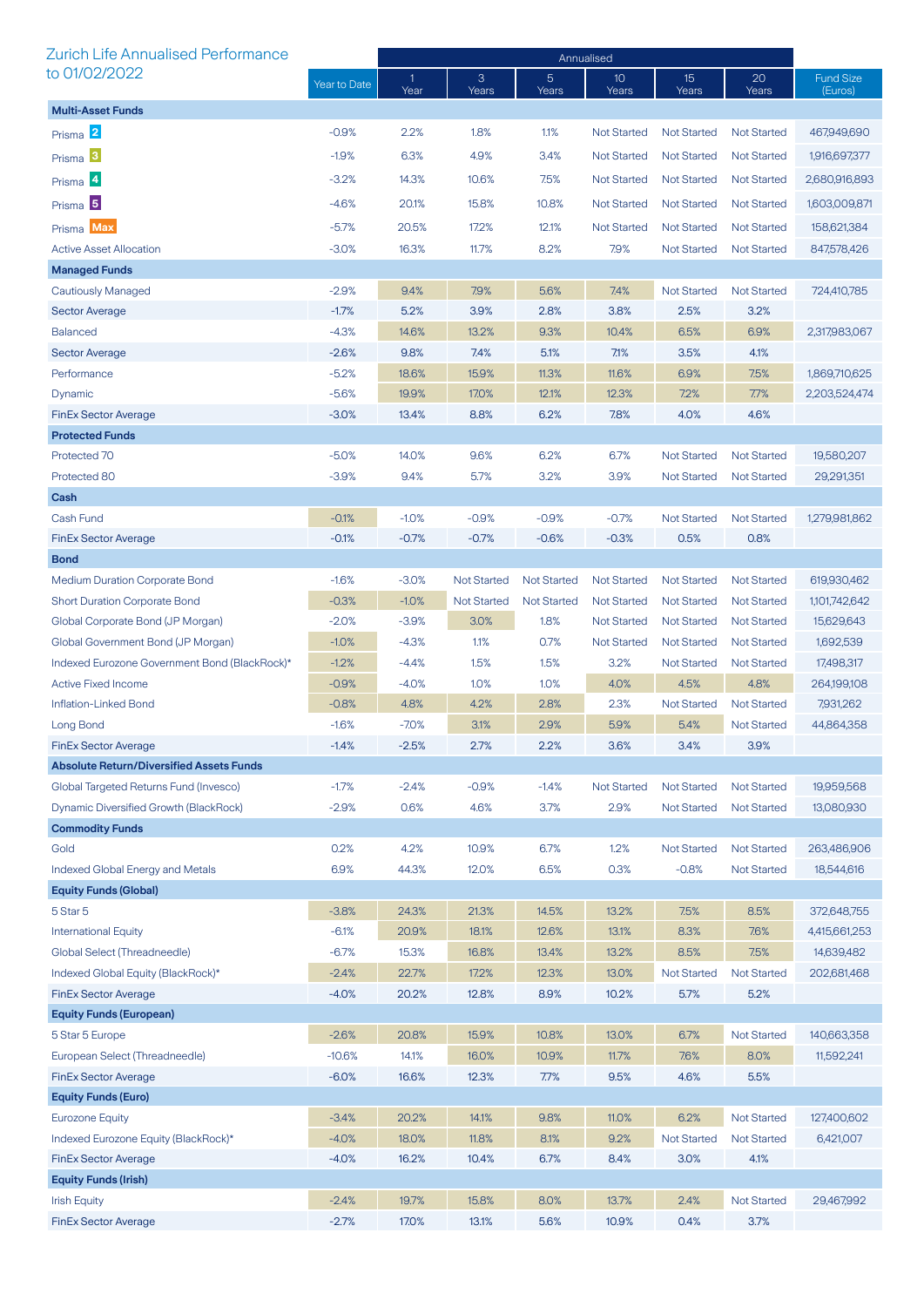|                                                                  |              | Annualised |                    |                         |                          |                    |                    |                             |
|------------------------------------------------------------------|--------------|------------|--------------------|-------------------------|--------------------------|--------------------|--------------------|-----------------------------|
|                                                                  | Year to Date | 1<br>Year  | 3<br>Years         | $\overline{5}$<br>Years | 10 <sup>°</sup><br>Years | 15<br>Years        | 20<br>Years        | <b>Fund Size</b><br>(Euros) |
| <b>Equity Fund (American)</b>                                    |              |            |                    |                         |                          |                    |                    |                             |
| 5 Star 5 Americas                                                | $-6.9%$      | 29.4%      | 24.4%              | 16.8%                   | 16.8%                    | 11.2%              | <b>Not Started</b> | 125,549,855                 |
| American Select (Threadneedle)                                   | $-3.8%$      | 27.8%      | 21.1%              | 15.9%                   | 16.2%                    | 11.2%              | 8.0%               | 15,644,830                  |
| <b>FinEx Sector Average</b>                                      | $-4.6%$      | 27.3%      | 19.1%              | 13.3%                   | 14.9%                    | 9.7%               | 6.9%               |                             |
| <b>Equity Funds (Far East Asia)</b>                              |              |            |                    |                         |                          |                    |                    |                             |
| 5 Star 5 Asia Pacific                                            | $-3.1%$      | 4.8%       | 9.6%               | 8.2%                    | 8.1%                     | 4.7%               | <b>Not Started</b> | 88,418,237                  |
| Asia Pacific Equity                                              | $-3.0%$      | 5.4%       | 8.5%               | 7.7%                    | 7.7%                     | <b>Not Started</b> | <b>Not Started</b> | 12,964,702                  |
| <b>FinEx Sector Average</b>                                      | $-1.6%$      | 3.7%       | 8.6%               | 6.9%                    | 6.4%                     | 5.1%               | 6.3%               |                             |
| <b>Equity Funds (High Yield)</b>                                 |              |            |                    |                         |                          |                    |                    |                             |
| Dividend Growth                                                  | $-2.3%$      | 29.0%      | 8.9%               | 5.6%                    | 10.2%                    | 5.2%               | <b>Not Started</b> | 233,716,421                 |
| <b>FinEx Sector Average</b>                                      | $-4.0%$      | 20.2%      | 12.8%              | 8.9%                    | 10.2%                    | 5.7%               | 5.2%               |                             |
| <b>Equity Funds (Emerging Market)</b>                            |              |            |                    |                         |                          |                    |                    |                             |
| Emerging Markets Opportunities (JP Morgan)                       | $-1.7%$      | $-4.8%$    | 8.0%               | 9.0%                    | <b>Not Started</b>       | <b>Not Started</b> | <b>Not Started</b> | 8,979,751                   |
| Indexed Emerging Market Equity Fund (BlackRock)                  | $-1.5%$      | $-1.1%$    | 7.1%               | 6.5%                    | <b>Not Started</b>       | <b>Not Started</b> | <b>Not Started</b> | 11,244,840                  |
| Sector Average                                                   | $-1.3%$      | 2.4%       | 7.2%               | 6.2%                    | 4.6%                     | 4.2%               | 5.2%               |                             |
| <b>Equity Funds (Specialist)</b>                                 |              |            |                    |                         |                          |                    |                    |                             |
| Indexed Top Tech 100                                             | $-10.3%$     | 22.3%      | 29.7%              | 22.8%                   | 21.8%                    | 16.4%              | 10.4%              | 195,981,965                 |
| <b>FinEx Sector Average</b>                                      | $-2.6%$      | 16.2%      | 13.1%              | 8.7%                    | 6.4%                     | 3.7%               | 3.1%               |                             |
| <b>Property Funds</b>                                            |              |            |                    |                         |                          |                    |                    |                             |
| <b>Property Fund</b>                                             | 0.2%         | 3.9%       | $-0.4%$            | <b>Not Started</b>      | <b>Not Started</b>       | <b>Not Started</b> | <b>Not Started</b> | 39,719,036                  |
| Indexed European (Ex-UK) Property                                | $-1.9%$      | 10.2%      | 3.1%               | 5.7%                    | 8.8%                     | <b>Not Started</b> | <b>Not Started</b> | 210,004,891                 |
| <b>Indexed Australasia Property</b>                              | $-3.5%$      | 8.1%       | $-0.6%$            | 2.3%                    | 6.2%                     | <b>Not Started</b> | <b>Not Started</b> | 181,559,029                 |
| <b>Sector Average</b>                                            | $-0.4%$      | 10.1%      | 1.2%               | 2.6%                    | 4.6%                     | $-1.0%$            | 2.7%               |                             |
| <b>Dimensional Funds</b>                                         |              |            |                    |                         |                          |                    |                    |                             |
| Global Short-term Investment Grade Fixed Income<br>(Dimensional) | $-1.1%$      | $-2.9%$    | $-0.6%$            | $-0.7%$                 | <b>Not Started</b>       | <b>Not Started</b> | <b>Not Started</b> | 1,979,356                   |
| Euro Inflation Linked Int Duration Fixed Income<br>(Dimensional) | $-0.5%$      | 4.9%       | 3.3%               | 2.4%                    | <b>Not Started</b>       | <b>Not Started</b> | <b>Not Started</b> | 7,358,023                   |
| <b>World Equity (Dimensional)</b>                                | $-2.6%$      | 24.6%      | 13.9%              | 9.1%                    | <b>Not Started</b>       | <b>Not Started</b> | <b>Not Started</b> | 14,010,199                  |
| Global Short Fixed Income (Dimensional)                          | $-1.6%$      | $-3.8%$    | $-1.3%$            | $-1.0%$                 | <b>Not Started</b>       | <b>Not Started</b> | <b>Not Started</b> | 3,644,460                   |
| World Allocation 20/80 (Dimensional)                             | $-1.3%$      | 2.4%       | 2.1%               | 1.1%                    | <b>Not Started</b>       | <b>Not Started</b> | <b>Not Started</b> | 10,319,674                  |
| World Allocation 40/60 (Dimensional)                             | $-1.8%$      | 7.3%       | 5.1%               | 3.3%                    | <b>Not Started</b>       | <b>Not Started</b> | <b>Not Started</b> | 28,049,485                  |
| World Allocation 60/40 (Dimensional)                             | $-2.4%$      | 12.3%      | 8.1%               | 5.2%                    | <b>Not Started</b>       | <b>Not Started</b> | <b>Not Started</b> | 30,128,108                  |
| World Allocation 80/20 (Dimensional)                             | $-3.1%$      | 17.0%      | 10.4%              | 6.7%                    | <b>Not Started</b>       | <b>Not Started</b> | <b>Not Started</b> | 12,225,318                  |
| <b>Global Small Companies (Dimensional)</b>                      | $-5.1%$      | 19.6%      | <b>Not Started</b> | <b>Not Started</b>      | <b>Not Started</b>       | <b>Not Started</b> | <b>Not Started</b> | 5,162,623                   |
| Global Value (Dimensional)                                       | 1.5%         | 32.3%      | <b>Not Started</b> | <b>Not Started</b>      | <b>Not Started</b>       | <b>Not Started</b> | <b>Not Started</b> | 6,423,604                   |
| Global Sustainability Core Equity (Dimensional)                  | $-4.3%$      | 25.1%      | Not Started        | <b>Not Started</b>      | <b>Not Started</b>       | <b>Not Started</b> | <b>Not Started</b> | 903,409                     |
| <b>Funds Closed to New Business</b>                              |              |            |                    |                         |                          |                    |                    |                             |
| <b>Indexed Eurozone Property</b>                                 | 0.2%         | 8.8%       | 1.6%               | 5.2%                    | 8.6%                     | 1.7%               | <b>Not Started</b> | 14,275,611                  |
| <b>Indexed India Equity</b>                                      | $-0.3%$      | 35.6%      | 14.8%              | 10.4%                   | 8.2%                     | <b>Not Started</b> | <b>Not Started</b> | 9,384,109                   |
| Income Opportunity (JP Morgan)                                   | $-0.1%$      | $-0.8%$    | $-0.3%$            | $-0.5%$                 | <b>Not Started</b>       | <b>Not Started</b> | <b>Not Started</b> | 1,724,480                   |
| <b>Diversified Assets</b>                                        | $-0.7%$      | 18.1%      | 8.3%               | 6.2%                    | 6.3%                     | Not Started        | <b>Not Started</b> | 10,479,718                  |
| Earth Resources                                                  | 1.2%         | 12.4%      | 18.6%              | 11.6%                   | 2.3%                     | <b>Not Started</b> | <b>Not Started</b> | 5,651,457                   |
| <b>Green Resources</b>                                           | $-17.0%$     | $-34.9%$   | 30.7%              | 22.9%                   | 11.6%                    | <b>Not Started</b> | <b>Not Started</b> | 7,182,222                   |

Source: Financial Express as at 01/02/2022

Annual management charges (AMC) apply. The fund returns shown are net of the AMC deducted by each provider in their unit prices. This will vary for each provider, and any difference will impact the relative performance of the funds shown. The fund returns are based on an investment in the funds and do not represent the returns achieved by individual policies linked to the funds. These fund returns may be before the full AMC is applied to a policy. The actual returns on policies linked to the specified fund will be lower because of the effects of charges and in some cases a higher management charge.

\* Performance using most recent data available.

Figures highlighted in beige indicate where the Zurich Life fund has outperformed the sector average.

**Warning: Past performance is not a reliable guide to future performance. Warning: The value of your investment may go down as well as up. Warning: Benefits may be affected by changes in currency exchange rates. Warning: If you invest in this fund you may lose some or all of the money you invest.**